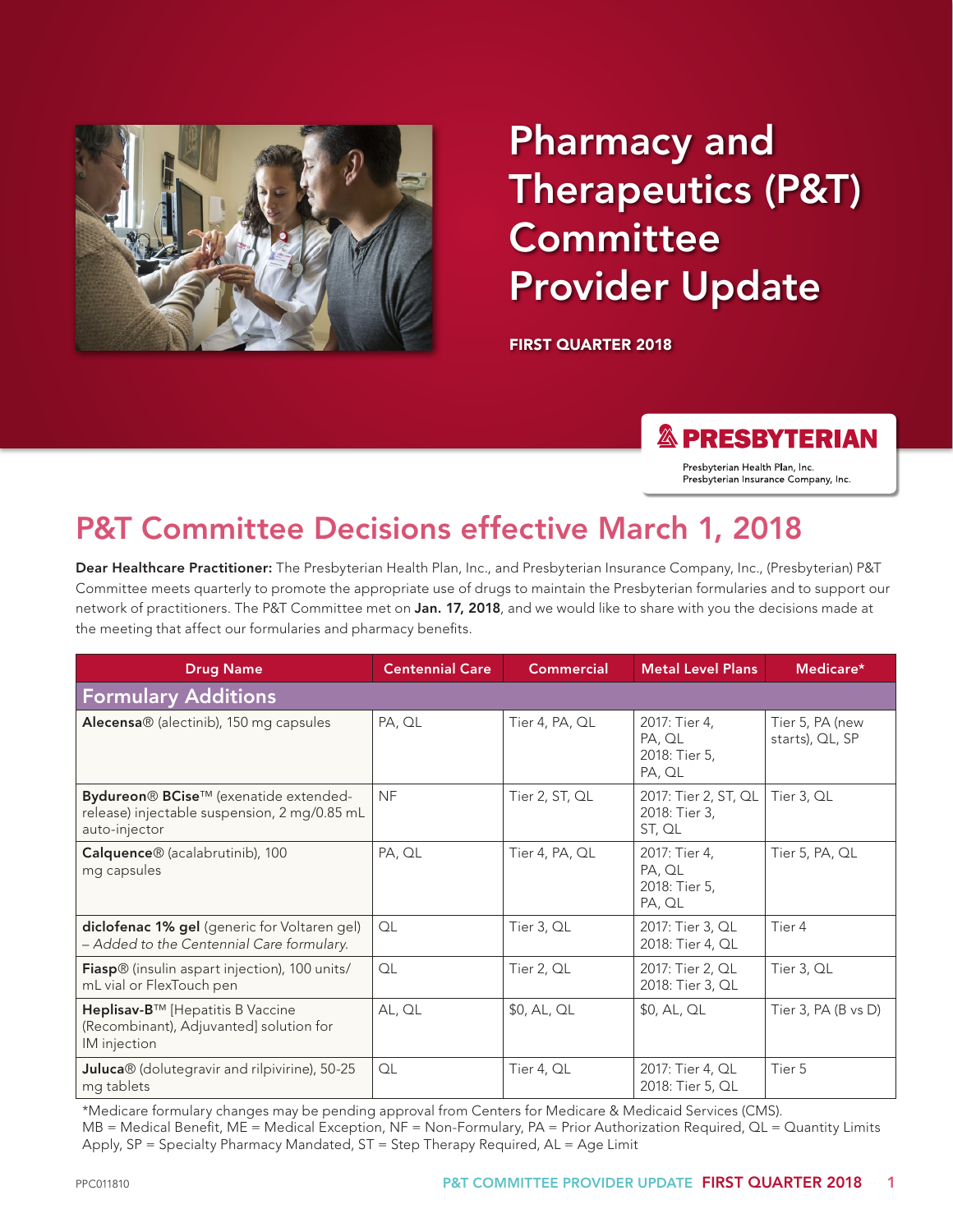| <b>Drug Name</b>                                                                                                                         | <b>Centennial Care</b> | <b>Commercial</b>  | <b>Metal Level Plans</b>                                   | Medicare*                  |  |  |  |
|------------------------------------------------------------------------------------------------------------------------------------------|------------------------|--------------------|------------------------------------------------------------|----------------------------|--|--|--|
| <b>Formulary Additions (continued)</b>                                                                                                   |                        |                    |                                                            |                            |  |  |  |
| KedRab Rabies Immune Globulin (Human)<br>Solution for intramuscular injection                                                            | <b>MB</b>              | <b>MB</b>          | <b>MB</b>                                                  | Tier 3                     |  |  |  |
| QVAR® RediHaler™ (beclomethasone<br>dipropionate), breath activated inhalation<br>aerosol 40 mcg or 80 mcg/actuation                     | <b>ST</b>              | Tier 3, PA         | 2017: Tier 3, PA<br>2018: Tier 4, PA                       | Tier 4                     |  |  |  |
| rosuvastatin (generic for Crestor), 5 mg, 10<br>mg, 20 mg and 40 mg tablets - Added to the<br>Centennial Care formulary.                 | QL                     | Tier 1             | 2017: Tier 1<br>2018: Tier 2                               | Tier 4                     |  |  |  |
| <b>Shingrix</b> ® (Zoster Vaccine-Recombinant,<br>Adjuvanted), suspension for IM injection                                               | AG, QL                 | \$0, AG, QL        | \$0, AG, QL                                                | Tier 3                     |  |  |  |
| Verzenio <sup>™</sup> (abemaciclib), 50 mg, 100 mg,<br>150 mg and 200 mg tablets                                                         | <b>NF</b>              | <b>NF</b>          | <b>NF</b>                                                  | Tier 5, PA, QL             |  |  |  |
| Vyxeos™ (daunorubicin and cytarabine), 44-<br>100 mg single dose vial                                                                    | MB, PA, QL             | MB, PA, QL         | MB, PA, QL                                                 | Tier 5, PA<br>(new starts) |  |  |  |
| Xeljanz XR® (tofacitinib), 11 mg extended-<br>release tablets                                                                            | PA, QL, SP             | Tier 4, PA, QL, SP | 2017: Tier 4, PA,<br>QL, SP<br>2018: Tier 5, PA,<br>QL, SP | Tier 5, PA, QL             |  |  |  |
| New Generics - Unless otherwise noted, when a generic becomes available,<br>the brand name product will be removed from the formularies. |                        |                    |                                                            |                            |  |  |  |
| abacavir (generic for Ziagen), 20 mg/mL<br>oral solution                                                                                 | QL                     | Tier 1, QL         | 2017: Tier 1, QL<br>2018: Tier 2, QL                       | Tier 4                     |  |  |  |
| atazanavir (generic for Reyataz), 150 mg,<br>200 mg and 300 mg capsules                                                                  | QL                     | Tier 1, QL         | 2017: Tier 1, QL<br>2018: Tier 2, QL                       | Tier 5                     |  |  |  |
| dapsone (generic for Aczone), 5% gel                                                                                                     | PA                     | Tier 3, PA         | 2017: Tier 3, QL<br>2018: Tier 4, QL                       | <b>NF</b>                  |  |  |  |
| efavirenz (generic for Sustiva), 50 mg and<br>200 mg capsules                                                                            | QL                     | Tier 1, QL         | 2017: Tier 1, QL<br>2018: Tier 2, QL                       | Tier 3                     |  |  |  |
| estradiol vaginal cream 0.1 mg/gram<br>(generic for Estrace)                                                                             | Formulary              | Tier 1             | 2017: Tier 1<br>2018: Tier 2                               | Tier 3                     |  |  |  |
| fosamprenavir (generic for Lexiva), 700<br>mg tablet                                                                                     | QL                     | Tier 1, QL         | 2017: Tier 1, QL<br>2018: Tier 2, QL                       | Tier 5                     |  |  |  |
| glatiramer acetate 40 mg/mL (generic for<br>Copaxone 40 mg/mL)                                                                           | ST, QL, SP             | Tier 4, ST, QL, SP | 2017: Tier 4, ST,<br>QL, SP<br>2018: Tier 5, ST,<br>QL, SP | Tier 5, ST, QL, SP         |  |  |  |
| oseltamivir 6 mg/mL oral suspension<br>(generic for Tamiflu)                                                                             | QL                     | Tier 3, QL         | 2017: Tier 3, QL<br>2018: Tier 4, QL                       | Tier 4, QL                 |  |  |  |
| sodium phenylbutyrate (generic for<br>Buphenyl), 500 mg tablet                                                                           | <b>NF</b>              | <b>NF</b>          | <b>NF</b>                                                  | Tier 5, PA                 |  |  |  |
| tenofovir disoproxil fumarate (generic for                                                                                               | $\hbox{\sf OL}$        | Tier 4, QL         | 2017: Tier 4, QL                                           | Tier 3                     |  |  |  |

\*Medicare formulary changes may be pending approval from Centers for Medicare & Medicaid Services (CMS).

Viread), 300 mg tablets

(generic for Istalol)

timolol maleate 0.5% ophthalmic solution

MB = Medical Benefit, ME = Medical Exception, NF = Non-Formulary, PA = Prior Authorization Required, QL = Quantity Limits Apply, SP = Specialty Pharmacy Mandated, ST = Step Therapy Required, AL = Age Limit

NF Tier 3 2017: Tier 3

2018: Tier 5, QL

NF

2018: Tier 4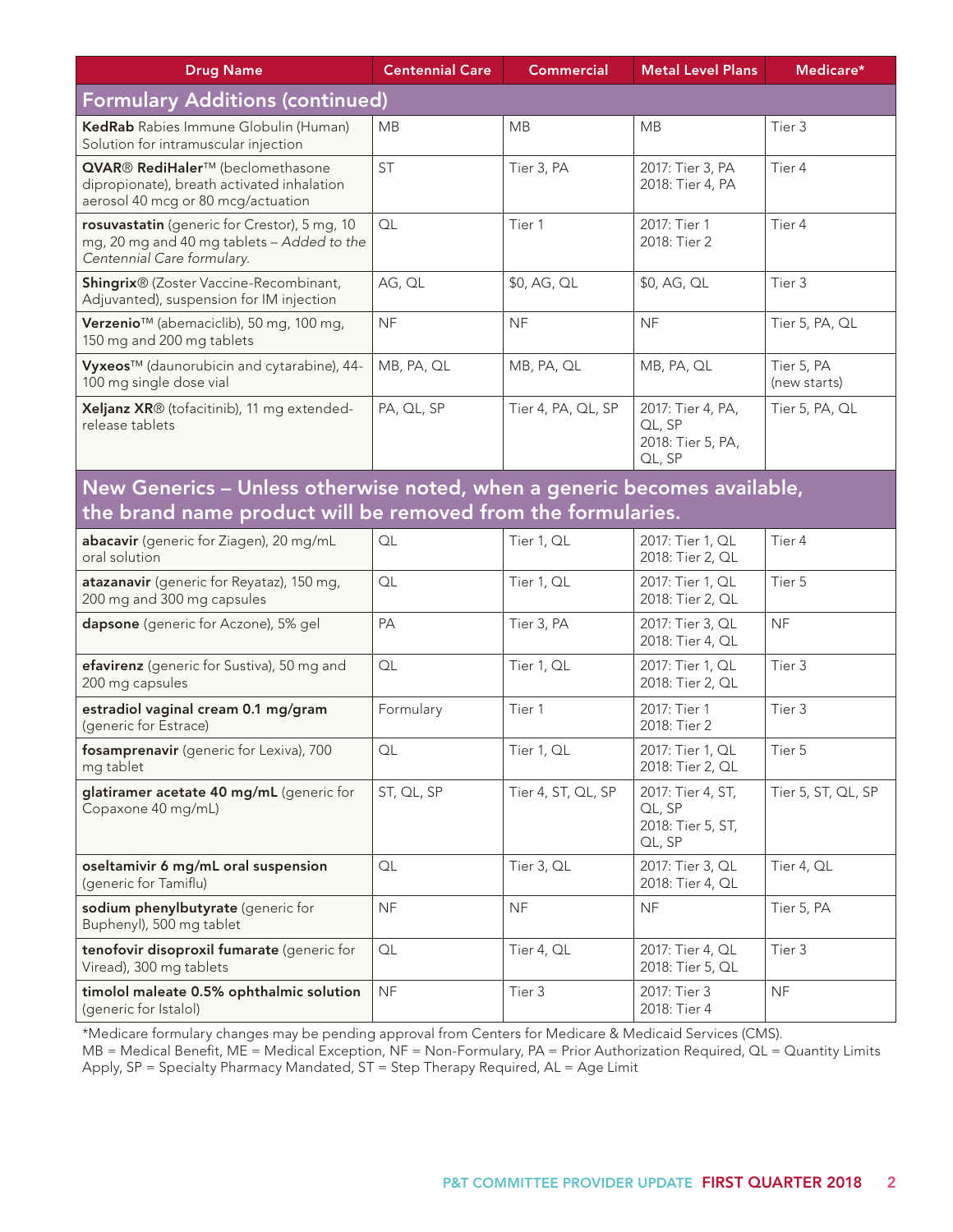| <b>Drug Name</b>                                                                                                                         | <b>Centennial Care</b> | <b>Commercial</b>  | <b>Metal Level Plans</b>                                   | Medicare*                  |  |  |  |
|------------------------------------------------------------------------------------------------------------------------------------------|------------------------|--------------------|------------------------------------------------------------|----------------------------|--|--|--|
| <b>Formulary Additions (continued)</b>                                                                                                   |                        |                    |                                                            |                            |  |  |  |
| KedRab Rabies Immune Globulin (Human)<br>Solution for intramuscular injection                                                            | <b>MB</b>              | <b>MB</b>          | <b>MB</b>                                                  | Tier 3                     |  |  |  |
| QVAR® RediHaler™ (beclomethasone<br>dipropionate), breath activated inhalation<br>aerosol 40 mcg or 80 mcg/actuation                     | <b>ST</b>              | Tier 3, PA         | 2017: Tier 3, PA<br>2018: Tier 4, PA                       | Tier 4                     |  |  |  |
| rosuvastatin (generic for Crestor), 5 mg, 10<br>mg, 20 mg and 40 mg tablets - Added to the<br>Centennial Care formulary.                 | QL                     | Tier 1             | 2017: Tier 1<br>2018: Tier 2                               | Tier 4                     |  |  |  |
| Shingrix® (Zoster Vaccine-Recombinant,<br>Adjuvanted), suspension for IM injection                                                       | AG, QL                 | \$0, AG, QL        | \$0, AG, QL                                                | Tier 3                     |  |  |  |
| Verzenio <sup>™</sup> (abemaciclib), 50 mg, 100 mg,<br>150 mg and 200 mg tablets                                                         | <b>NF</b>              | <b>NF</b>          | <b>NF</b>                                                  | Tier 5, PA, QL             |  |  |  |
| Vyxeos™ (daunorubicin and cytarabine), 44-<br>100 mg single dose vial                                                                    | MB, PA, QL             | MB, PA, QL         | MB, PA, QL                                                 | Tier 5, PA<br>(new starts) |  |  |  |
| Xeljanz XR® (tofacitinib), 11 mg extended-<br>release tablets                                                                            | PA, QL, SP             | Tier 4, PA, QL, SP | 2017: Tier 4, PA,<br>QL, SP<br>2018: Tier 5, PA,<br>QL, SP | Tier 5, PA, QL             |  |  |  |
| New Generics - Unless otherwise noted, when a generic becomes available,<br>the brand name product will be removed from the formularies. |                        |                    |                                                            |                            |  |  |  |
| abacavir (generic for Ziagen), 20 mg/mL<br>oral solution                                                                                 | QL                     | Tier 1, QL         | 2017: Tier 1, QL<br>2018: Tier 2, QL                       | Tier 4                     |  |  |  |
| atazanavir (generic for Reyataz), 150 mg,<br>200 mg and 300 mg capsules                                                                  | QL                     | Tier 1, QL         | 2017: Tier 1, QL<br>2018: Tier 2, QL                       | Tier 5                     |  |  |  |
| dapsone (generic for Aczone), 5% gel                                                                                                     | PA                     | Tier 3, PA         | 2017: Tier 3, QL<br>2018: Tier 4, QL                       | <b>NF</b>                  |  |  |  |
| efavirenz (generic for Sustiva), 50 mg and<br>200 mg capsules                                                                            | QL                     | Tier 1, QL         | 2017: Tier 1, QL<br>2018: Tier 2, QL                       | Tier <sub>3</sub>          |  |  |  |
| estradiol vaginal cream 0.1 mg/gram<br>(generic for Estrace)                                                                             | Formulary              | Tier 1             | 2017: Tier 1<br>2018: Tier 2                               | Tier 3                     |  |  |  |
| fosamprenavir (generic for Lexiva), 700<br>mg tablet                                                                                     | QL                     | Tier 1, QL         | 2017: Tier 1, QL<br>2018: Tier 2, QL                       | Tier 5                     |  |  |  |
| glatiramer acetate 40 mg/mL (generic for<br>Copaxone 40 mg/mL)                                                                           | ST, QL, SP             | Tier 4, ST, QL, SP | 2017: Tier 4, ST,<br>QL, SP<br>2018: Tier 5, ST,           | Tier 5, ST, QL, SP         |  |  |  |

#### Other Formulary Changes: Criteria Updates, Formulary Removals, and Tier Placement Changes

oseltamivir 6 mg/mL oral suspension

sodium phenylbutyrate (generic for

tenofovir disoproxil fumarate (generic for

timolol maleate 0.5% ophthalmic solution

(generic for Tamiflu)

Buphenyl), 500 mg tablet

Viread), 300 mg tablets

(generic for Istalol)

\*Medicare formulary changes may be pending approval from Centers for Medicare & Medicaid Services (CMS). MB = Medical Benefit, ME = Medical Exception, NF = Non-Formulary, PA = Prior Authorization Required, QL = Quantity Limits Apply, SP = Specialty Pharmacy Mandated, ST = Step Therapy Required, AL = Age Limit

QL, SP

2018: Tier 4, QL

2018: Tier 5, QL

2018: Tier 4

Tier 4, QL

Tier 3

NF

QL Tier 3, QL 2017: Tier 3, QL

QL Tier 4, QL 2017: Tier 4, QL

NF Tier 3 2017: Tier 3

NF NF NF Tier 5, PA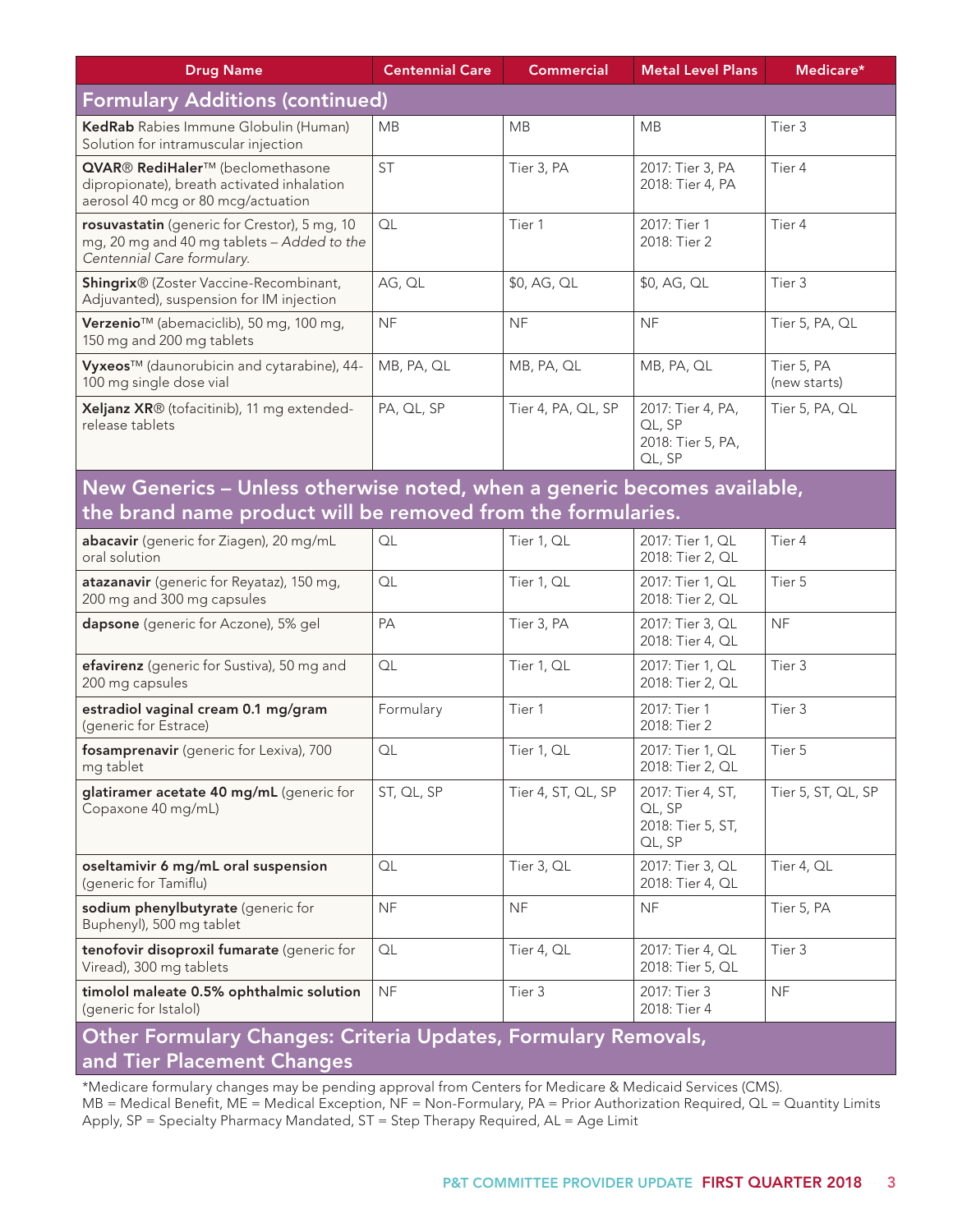You can find Presbyterian formularies and updates, including restrictions (e.g., quantity limits, step therapy and prior authorization criteria) and preferences online at: https://www.phs.org/providers/formularies/Pages/default.aspx

Current and past issues of the Pharmacy & Therapeutics (P&T) Committee Provider Updates are available online at: https://www.phs.org/providers/contact-us/news-andcommunications/Pages/default.aspx

Providers must register with Presbyterian to receive the Pharmacy & Therapeutics (P&T) Committee Provider Update via email. Presbyterian eNews registration is located at: https://www.phs.org/providers/contact-us/news-and-communications/Pages/default.aspx

The Universal Practitioner and Provider Manual and the Centennial Care Practitioner and Provider Manuals are also available online at https://www.phs.org/providers/resources/ training-education/Pages/outreach.aspx and include information about pharmacy benefits, the prior authorization process, generic substitution and requesting nonformulary medications based on medical necessity. A printed copy of the Centennial Care Practitioner and Provider Manual is available at no cost from Presbyterian by contacting your Provider Network Management relationship executive.

#### Formulary Search App

As a reminder, Presbyterian formularies are also accessible through the Managed Markets Insights & Technology, LLC (MMIT) Formulary Search App. No registration, username or passwords are required. Search from your desktop at www.FormularyLookup. com or download the free app today.

#### **Formulary Search**

#1 drug formulary app on the web

"Take the guesswork out of selecting medications for your patients and reduce staff time spent on getting authorizations"

Download on the

**App Store** 



**Formulary Search** 

UnitedHealth Group, Inc.

☆ Advair Diskus in New York, NY for Medicare

**CVS Caremark RX Express Scripts PBM**  1 33% ■ 9:25 AM

Preferred • > Covered  $\bullet$  >

Preferred  $\bullet$  >

in ৯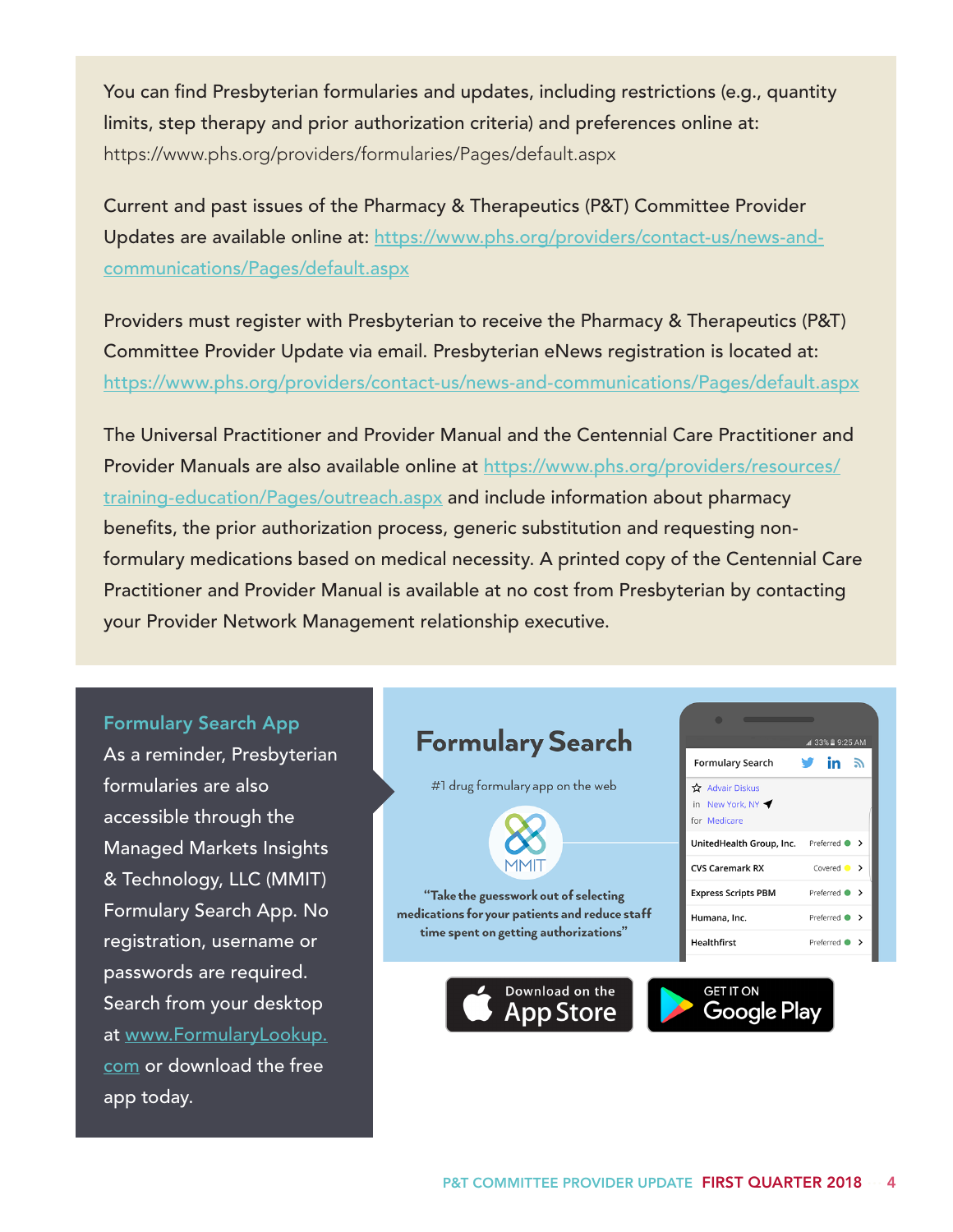### Requests for Formulary Additions, Deletions or Modifications

Use the Formulary Addition Request form to request medication additions, deletions or other changes to the Presbyterian formularies. Complete and submit the form to the ASK PHP P&T mailbox at askphppt@phs.org. The form can be accessed at: http://docs.phs.org/idc/groups/public/documents/communication/pel\_00251399.pdf

## Food and Drug Administration (FDA) Alerts from October 2017 to January 2018.

For a full list of FDA alerts and additional information, see the FDA website at: http://www.fda.gov/Safety/ MedWatch/SafetyInformation/SafetyAlertsforHumanMedicalProducts

- Octagam [Immune Globulin Intravenous (human)] 10 percent liquid preparation Voluntary Market Withdrawal [Oct. 23, 2017]: Octapharma USA recalled lot numbers K724B8541 & K725A8541. No reports of injury were reported at the time of the recall, but the manufacturer made the decision to suspend further administration of Octagam 10 percent from these particular production lots after consulting the FDA. Octagam is a non-preferred IVIG product on Presbyterian formularies (Flebogamma or Gamunex-C are covered).
- Uloric (febuxostat) Drug Safety Communication [Nov. 15, 2017]: Preliminary results of a safety study show an increased risk of heart-related death with Uloric compared to another gout agent, allopurinol. The Uloric drug label already carries a warning/precaution regarding cardiovascular events, such as heart attacks, strokes and heart-related death. The FDA will update the public with any new information after a comprehensive review of the safety study. Uloric currently requires prior authorization for coverage on all Presbyterian formularies. Patients must have tried and failed allopurinol or have a contraindication to using allopurinol.
- Riomet (metformin hydrochloride oral solution) Recall [Nov. 27, 2017]: Sun Pharmaceuticals recalled the following Riomet products: NDC Code 10631-206-01 Lot A160031A, Exp.: Jan. 2018, and NDC 10631-206-02 Lot: A160031B, Exp.: 01/2018. These affected lots were recalled due contamination with Scopulariopsis brevicaulis, which could potentially result in infections such as pneumonia, sinusitis and disseminated infections. Riomet is not covered on Presbyterian formularies.
- Long-Acting Beta Agonists (LABAs) and Inhaled Corticosteroids (ICS) Drug Safety Communication [Dec. 20, 2017]: The boxed warning regarding the risk of asthma related death was removed from the drug labels of ICS/LABA combination products. An FDA review of four large clinical trials showed that treating asthma with ICS/ LABA combination products does not result in significantly more serious asthma related deaths compared to ICS treatment alone.
- Clopidogrel Tablets USP, 75 mg by International Laboratories Recall [Jan. 10, 2018]: International Laboratories, LLC voluntarily recalled Lot# 117099A of Clopidogrel Tablets, USP 75 mg, packaged in bottles of 30 tablets, to the consumer level due to mislabeling. The product labeled as Clopidogrel Tablets US, 75 mg may contain Simvastatin Tablets, USP 10 mg, rather than Clopidogrel.